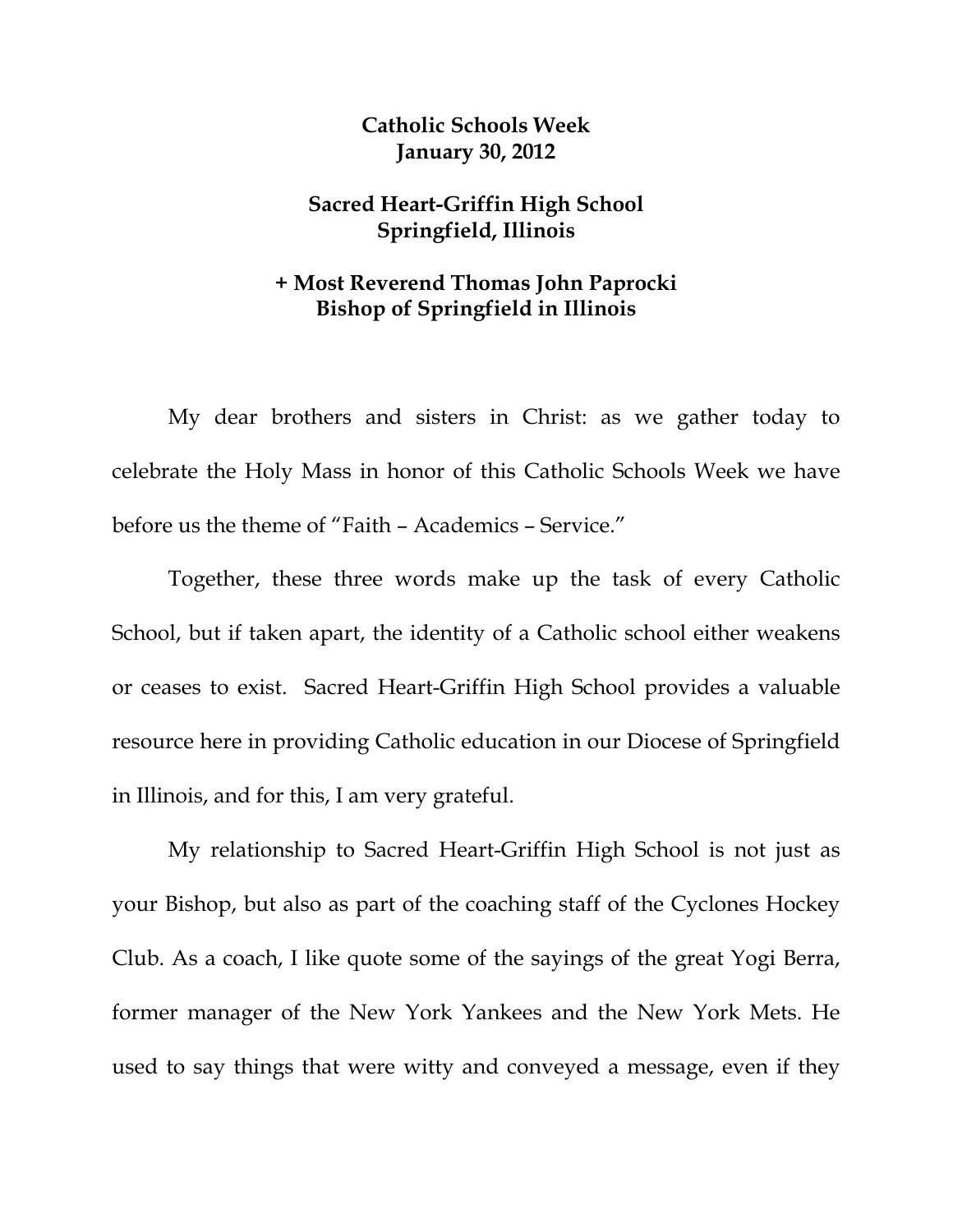were somewhat nonsensical. For example, he would say, "It's important to go to other people's funerals, because if you don't go to their funerals, they won't go to yours." As a coach, my favorite is, "98% of the game is half mental." He also said, "If you don't know where you're going, you might wind up somewhere else."

Catholic schools help us to know where we're going in life and guide us on the path to the place where we all belong – in God's hands.

There's a song by a group called Linkin Park that expresses the need that we all have to find this place where love is real and not phony. It's called "Somewhere I Belong."

## **Somewhere I Belong – Linkin Park**

I wanna heal, I wanna feel, what I thought was never real I wanna let go of the pain I've felt so long. I wanna heal, I wanna feel, like I'm close to something real. I wanna find something I've wanted all along Somewhere I belong.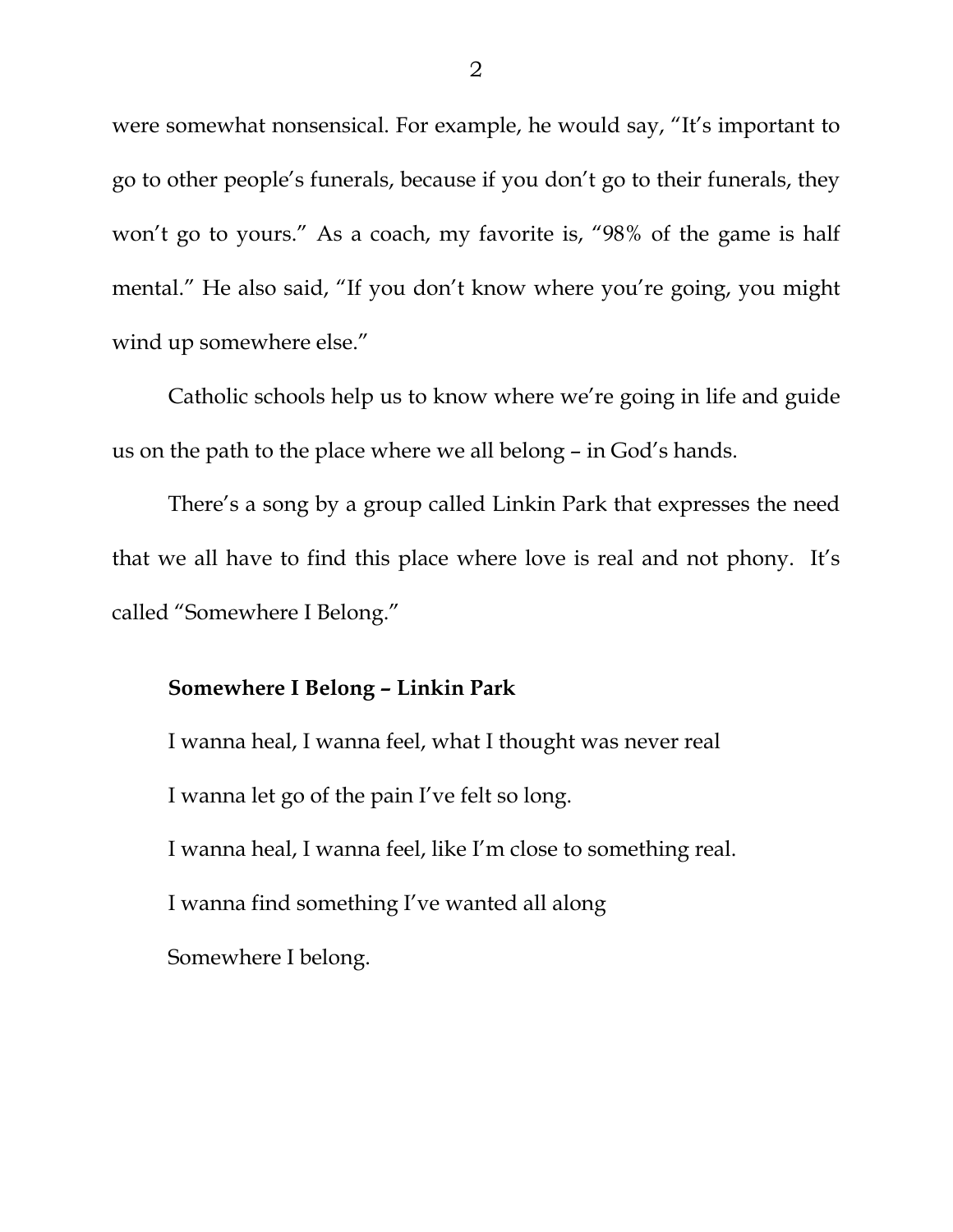Like the Linkin Park song says, "I wanna feel like I'm close to something real. I wanna find something I've wanted all along: somewhere I belong." Well, there IS somewhere you belong and you've found it: Sacred Heart-Griffin High School is where you belong because it is where you will find the real thing – Jesus Christ and his Church.

In western society today, faith in Jesus Christ has – in many places weakened and diminished. As people put greater trust in science and the notion of progress for progress' sake, they look at Jesus and see in him a clever teacher and a good moralist, perhaps, but increasingly little else. With the extended family of the Lord, people are asking, "Is he not the carpenter, the son of Mary?" and they take offense at him because his teachings challenge the manner of their lives and the motives of their hearts (Mark 6:3).

Too many people today fail to follow the example of King David who, after recognizing his sin solemnly declared before the Lord: "It is I who have sinned; it is I, the shepherd, who have done wrong" (II Samuel 24:17). David's subsequent acceptance of the consequences of his sin demonstrates his faith, his trust, in the Lord and led him to sing, "I said, 'I confess my transgression to the LORD,' and you took away the guilt of my

3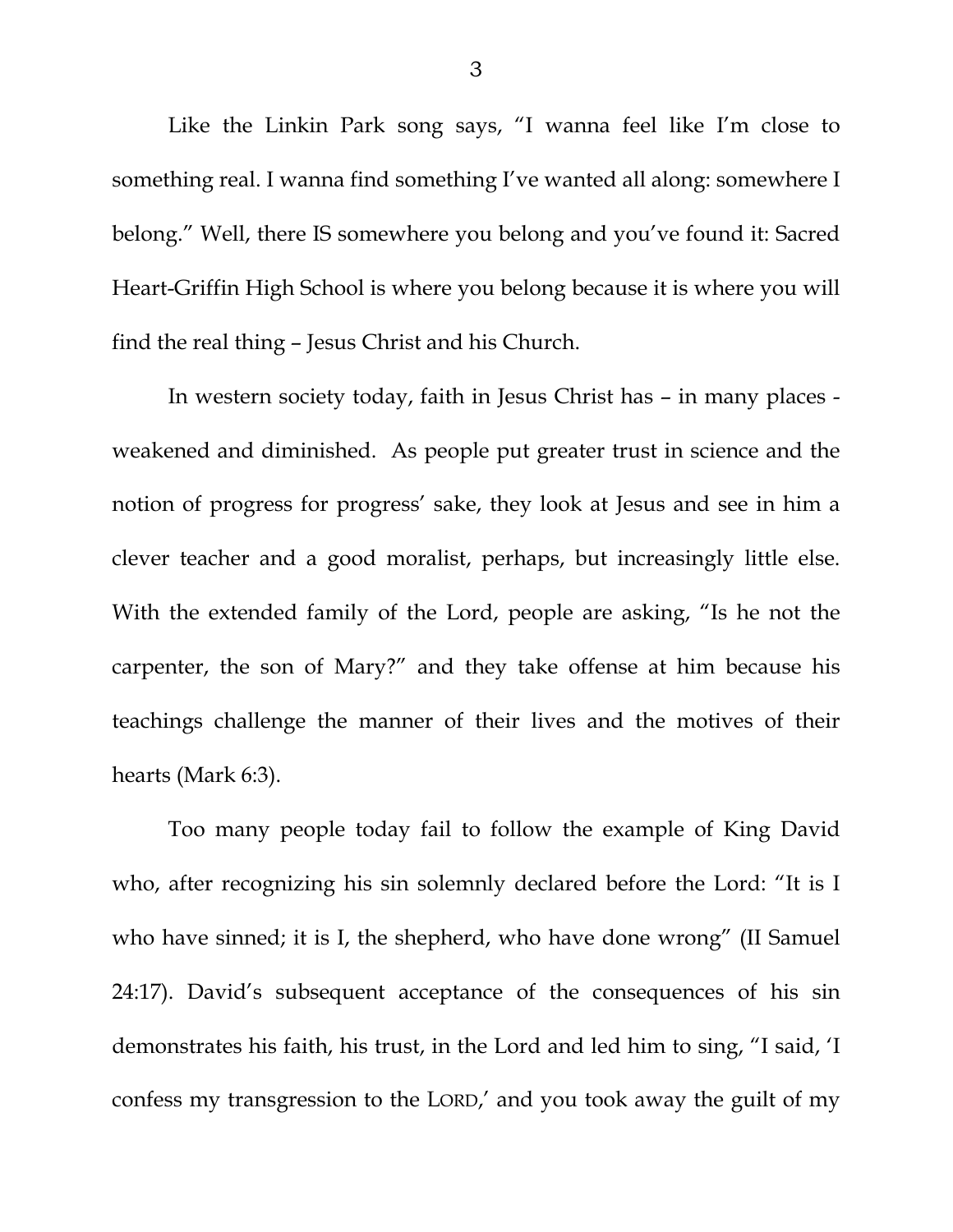sin" (Psalm 32:5); weakened though his faith in the Lord had been, it is strengthened through the humble acknowledgement of his sin.

In Baptism, the stain of original sin was washed from our souls and the gift of faith was given to each us. This gift of faith was strengthened, sealed and confirmed by the outpouring of the gifts of the Holy Spirit when we were confirmed. After receiving the Body and the Blood of the Lord in a few moments we will pray that "through this help to eternal salvation true faith may ever increase" in us.<sup>1</sup>

Our Catholic schools exist primarily to explain and expound this faith that is handed on by parents to their children. Our Catholic schools exist to explain the teachings of Jesus Christ – including the ones that cause discomfort – in a manner that demonstrate not only the reasonableness of his teachings, but also the good for our souls contained in his teachings. If our schools lose sight of this important task, if teachers forget that in every subject faith should be included, then our schools lose an essential aspect of what makes a Catholic school Catholic.

It is true, however, that our schools do not exist solely to teach the Catholic faith, but to study the world around us, as well. The other various academic disciplines are present in our schools because through them we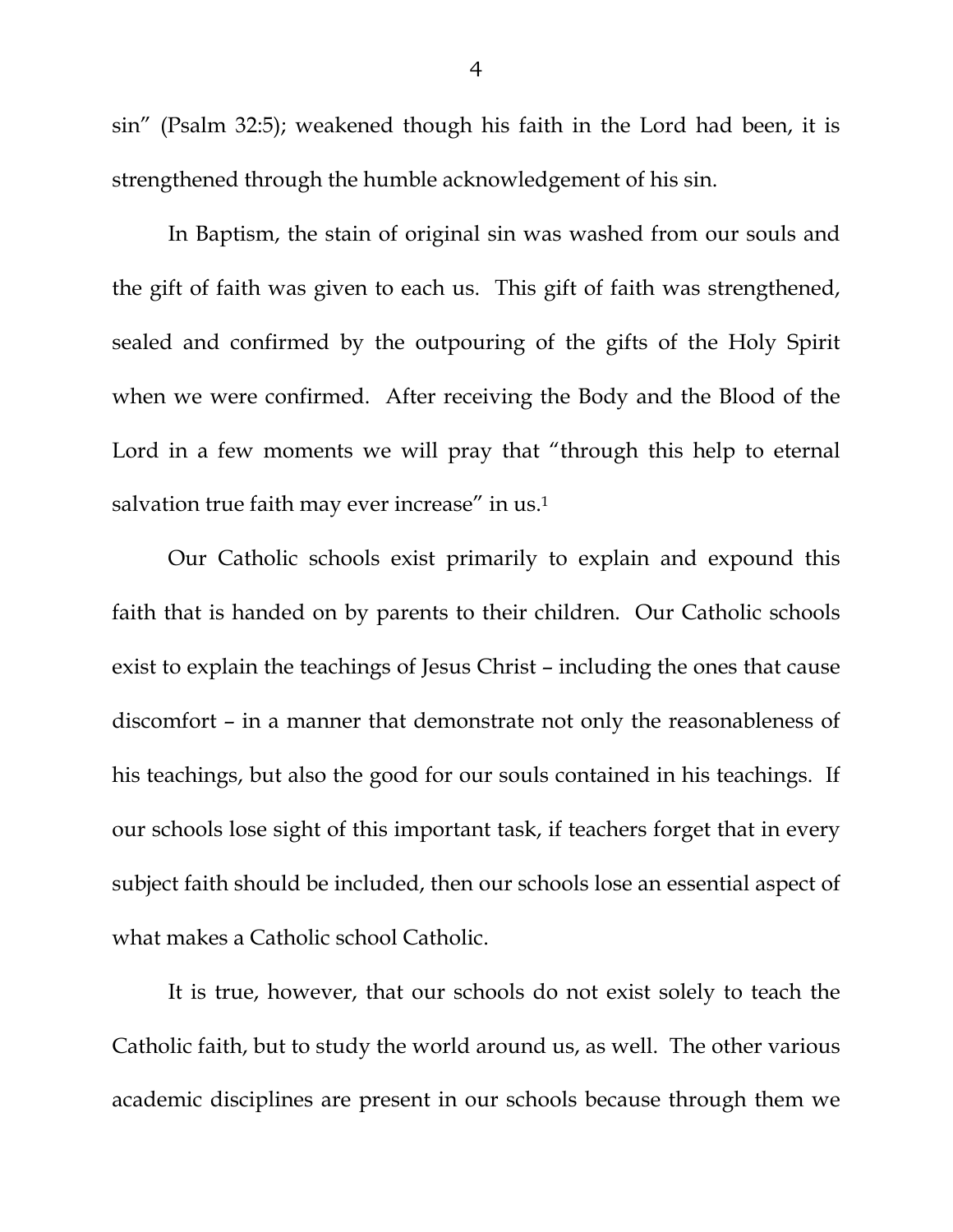can come to a deeper understanding of the mind of God and of his purposes. The author of the Epistle to the Hebrews tells us: "By faith we understand that the universe was ordered by the word of God, so that what is visible came into being through the invisible" (Hebrews 11:3). Faith and academics go, then, as it were, hand in hand; they should not be separated one from the other as they are taught, but should be taught together so that faith may increase understanding and so understanding may increase faith.

As faith increases, believers of all ages are led to make their own the request that we may honor God with all our mind, and love everyone in truth of heart."2 Living in this way means that we have placed our lives in the service of God and in the service of our neighbor, all imitation of Christ who gave himself for us.

In all of this, I look to our Catholic schools to in hand on the faith of Jesus Christ through a growing understanding of the world he has made and through lives lived in humble service. As we continue, then, in this Catholic Schools Week, let us ask the Lord to deepen our faith, to enlighten our minds and to conform our lives ever more closely to his own.

May God give us this grace. Amen.